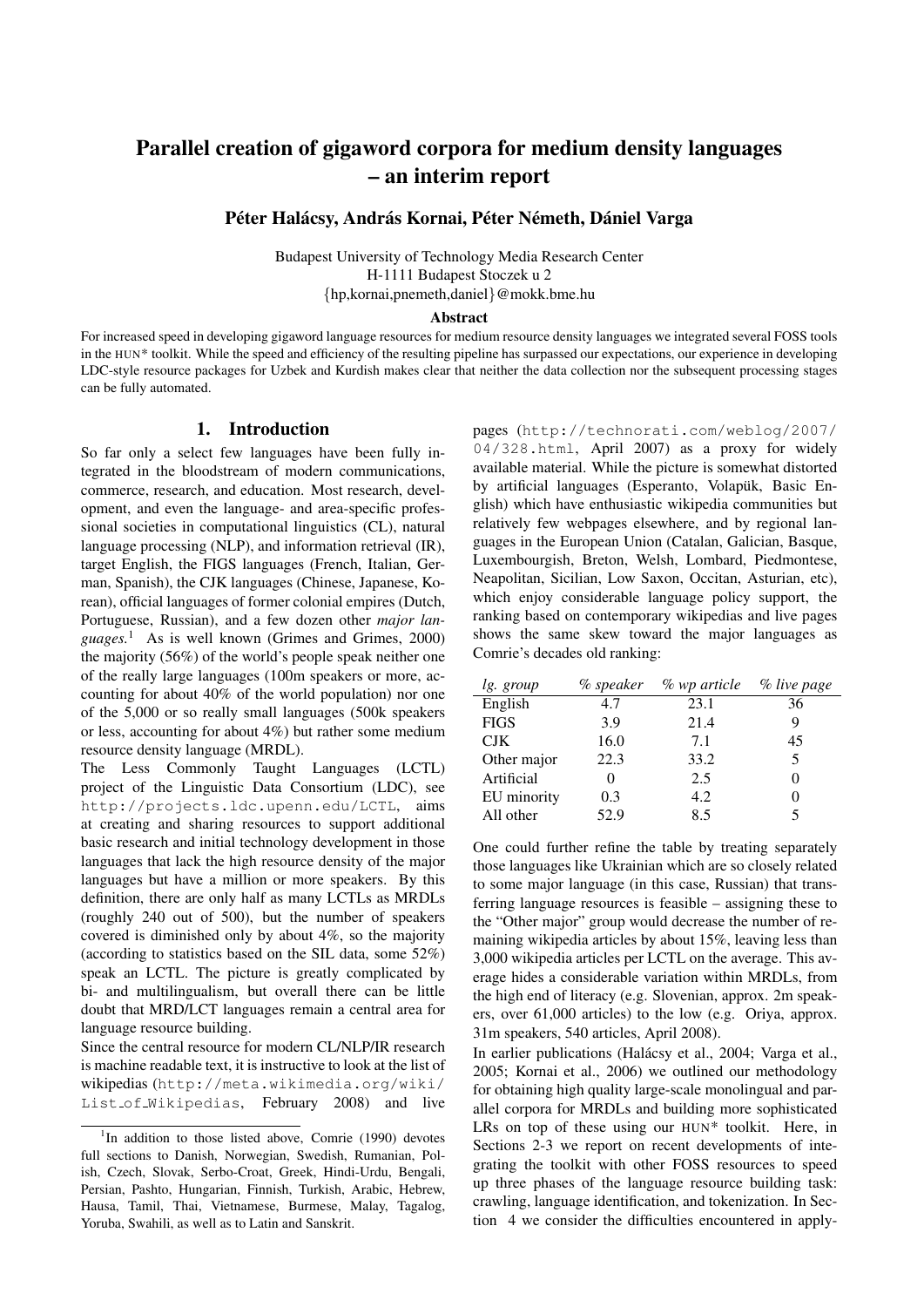ing the HUN\* tools to two LCT/MRD languages, Uzbek and Kurdish. For the major languages considered (Slovenian, Czech, Polish, Croatian, and Hungarian) in this interim report we can only provide speed, but not size, measurements, as the system is producing data at a rate that has outstripped our installed disk capacity (3 terabytes at the time of this writing). Our goal is to have new RAIDs installed and make the the full corpora accessible over the web at http://mokk.bme.hu/multi in time for the meeting in May. But for Uzbek and Kurdish, the entire LCTL resource package is complete, available both from the LDC and from the above URL.

## 2. Integrating crawling and language identification

The LCTL project of the LDC defined the resource package to contain the *absolute minimum*, both in terms of language material and support software, required to begin building a MT system between English and the target language. In particular, the monolingual corpus is only a quarter million words, with another quarter million coming from the target language side of a parallel corpus<sup>2</sup> included in the package. Yet, as we shall see in Section 4, the gap is very clear between the digital haves and have nots: while for major languages a gigaword monolingual target is quite easy to reach based on web crawls alone, for MRDLs one needs to include all kinds of non-web resources to reach the quarter million word target for monolingual, let alone parallel text. The LDC package also contains a dictionary with a minimum of 10k stems, aiming at 90–95% coverage of the monolingual corpus and a descriptive grammar that outlines the phonology, morphology, and syntax of the language, exemplifies the major constructions, and defines the major parts of speech (POS) in a manner consistent with the dictionary. As for support software, the package includes sentence- and word-level segmenters (see Section 3); a morphological analyzer and a POS-tagger using the same POS/MOR codes; and low-level support for transliteration between various encodings, in particular for proper (person) names. Since most MT systems work in conjunction with named entity recognition (NER), the package also includes a NER system and (manually verified) NER/POS/MOR tagging of the monolingual text.

As there are only about half as many active top-level domains (TLDs) as there are MRDLs, it is no surprise that most MRDL material has to be found in TLDs that are only mildly predictive of the language. The situation of the major languages, where e.g. a crawl of .fr is guaranteed to yield a sufficient amount of French material, is atypical for MRDLs, where websites of the same language are often dispersed among several TLDs. To be sure, one could enhance a .fr crawl by looking at .ca, .re, and other TLDs, but this is hardly essential, while a Tatar corpus would be hard to produce based on any single TLD. Even where most material is in a single TLD, as would be for Oriya in .in, this needs to be separated from a large amount of other material within the same TLD. Since the easiest way to limit a crawl is by TLD, our first goal was to assess the impact the choice of crawler and language detection method will have on a language-targeted crawl.

Among the public domain crawlers, heritrix (see http://crawler.archive.org) is specifically designed with periodic TLD-sized crawls in mind, and Baroni and Kilgarriff (2006) have successfully used it to create high quality gigaword corpora of German and Italian. Yet in our experience, after a good initial period, heritrix is difficult to control and throughput declines significantly. This is not a big problem for major languages with highly predictive TLDs, since in the first few days of the crawl a sufficient amount of material can easily be collected<sup>3</sup>, but for the general MRDL case the stability of the crawler is an important factor. After similar experiences with two other widely used crawlers, nutch and larbin, we settled on the WIRE crawler (Castillo and Baeza-Yates, 2005), which has high throughput and is very parallelizable. Results on our own crawler, nut, are reported in a companion paper, (Kornai and Halácsy, 2008).

Offline, language identification is best performed based on spellchecking the page (Halácsy et al., 2004), but at download time this method may be too slow. We experimented with two other methods, the frequent word coverage heuristic used in Baroni and Ueyama (2006), and character n-gram language identification. Clearly, the frequent word heuristic is a special case of the language identification by spellchecking method (with the spellcheck dictionary restricted to the most frequent few hundred words), and it does not have the same resolving power as the full spellcheck, especially for mixed language and low quality pages. One important issue in many MRDLs is the widespread use of *flat* text created on keyboards designed for a major language, with graphemes specific to the target language replaced by the most similar unaccented grapheme,  $o$  instead of  $\ddot{o}$ ,  $\ddot{o}$  and  $\ddot{o}$ ,  $c$  instead of  $\ddot{c}$  and so on. Filtering based on the frequent (function)words will often let such pages through.

Both of these methods are fast enough to perform runtime checks: if the language criterion is not met the page is not saved and the links are not followed. In the .hu TLD this affects about one page in a thousand (discounting flash pages, error messages, charset problems and other issues easily detectable without language identification) but if we search.  $\tau$  o for Hungarian pages the proportion is radically different, less than one page in ten is kept. The key issue is to achieve reliable decision for the target language not just against major languages but also against close and easily confusable language or dialect variants that are not targeted. For Uzbek, this meant building n-gram models for the Cyrillic, Cyrillic-flat, and Latin characterset-encoding variants and of course for Russian. For Sorani Kurdish, this required not just a CP1256 and UTF8 n-gram models, but also models for Arabic (both CP1256 and UTF8),

<sup>&</sup>lt;sup>2</sup>Composed of 175k words manually translated from the target LCTL to English, plus 75k words of English text that is kept fixed across LCTLs: 30k news, a 20k Elicitation Corpus (see Probst et al 2001), and 25k words of text other than news.

<sup>&</sup>lt;sup>3</sup>The top ten languages account for about 84% of static pages (see http://www.internetworldstats.com/ stats7.htm, November 2007) and for 95% of 'live' pages such as blogs and social networks.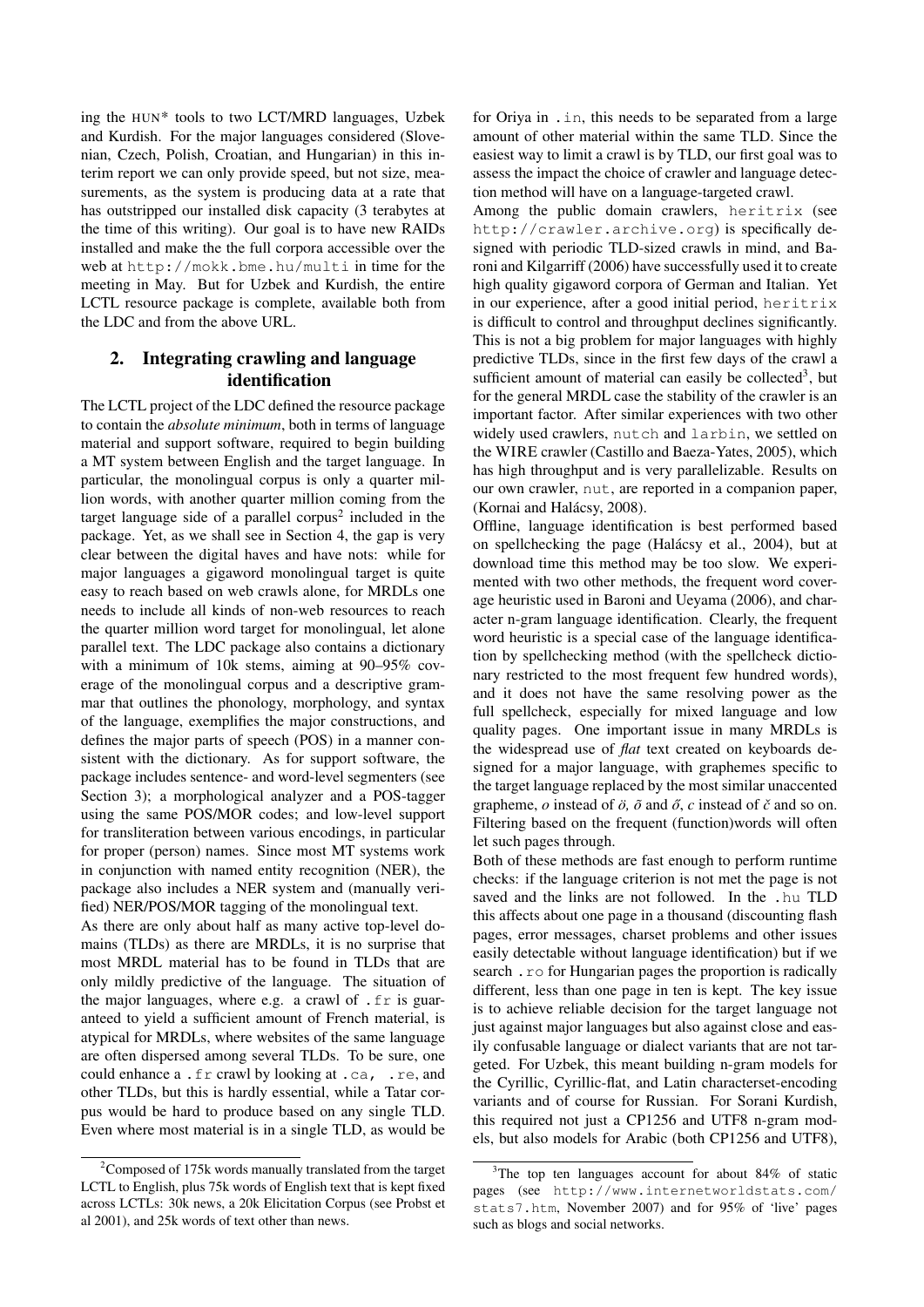Farsi (UTF8), Turkish (CP1254), and Kurmanji Kurdish (CP1252, CP1254, CP1256, ISO8859-9). We chose Gertjan van Noord's TEXTCAT n-gram language classifier (see www.let.rug.nl/˜vannoord/TextCat) both because we found it to be best of breed, and because it has the same permissive license, GNU LGPL, as the HUN\* tools. While using the web as a corpus for driving CL/NLP/IR work (Resnik 1999) is attractive for major languages, finding sufficient material for MRDLs is still challenging. Even for major languages, automatic recognition of URL parallelism (Chen and Nie 2000) can have a surprisingly low yield, and to create a significant parallel corpus one needs to include resources such as literary text, religious texts, international laws, movie captioning, software internationalization files, bilingual magazines, and annual reports and webpages of multinational corporations. To be sure, most of this material eventually finds its way to the web, but to identify them, negotiate for copyright releases, download them, convert the format and normalize the character-set encoding requires manual labor with little potential for automation except for the last few steps. This 'harvesting' effort (see e.g. http://lodl.ldc.upenn.edu/MRDL/Tamil har vest.html) has a major payoff, generally enabling the collection of two-three orders of magnitude more parallel material than could be found by automated means, and reflecting a much wider range of jargons, styles, and genres than pure web text (see Varga et al 2005). Manual harvesting, described in Section 4 for Uzbek and Kurdish, remains a necessary prerequisite to the more automated stages.

#### 3. Tokenization

Most of the pages downloaded by the crawlers are html – for the moment we ignore PDF files, MS Word documents, and other common formats, although in the long run extracting the text from these would obviously enhance the corpus. Altogether, WIRE can download about 8-10 GB of raw html pages a day: in our experiments, we obtained 10.3 GB/day for Slovenian (.si), 8.3 GB/day for Czech (.cz), 7.5 GB/day for Polish (.pl), and 8.1 GB/day for Croatian (.hr). Not surprisingly, the Hungarian throughput was considerably better, 15.7 GB/day. The offline processing steps discussed in this section are two orders of magnitude faster, so the overall speed of the corpus collection process is effectively determined by crawl speed.

Removal of the html markup is performed by the hunnorm text normalizer. This processing step compresses the downloaded corpus by nearly a factor of four: the resulting text is 26.1% of the original for Slovenian, 25.9% for Czech, 28.9% for Polish, 30.1% for Croatian, and 29.6% for Hungarian. The next filtering step is characterset detection and normalization (currently to Latin-1 or Latin-2). At this stage, pages with mixed or unidentified encodings are discarded, but this does not decrease the data set significantly. The speed of normalization is over 400GB/day (input, producing 100GB/day output).

The huntoken tokenizer performs an extremely crude, language-independent sentence boundary detection step, which is easily fooled by abbreviations and date conventions. Still, the resulting chunks are useful for several corpus cleaning methods: we remove all chunks that do not end in standard sentence-final punctuation (period, exclamation point, or question mark), and we discard all pages that do not have at least four chunks remaining after this. The throughput of this step is over a 100GB/day, so pipelining hunnorm and huntoken makes good sense.

Next we compare pages chunk by chunk, and discard as duplicates all pages where at least half of the chunks appears on some other page. Unlike Baroni and Kilgarriff (2006), we retain one page from each near-duplicate set. For major languages deduplication is a significant data reduction step, keeping only 28.9% of the Slovenian pages that were kept in the preceding steps, 25.6% of Czech, 19.9% of Polish, 31.7% of Croatian, and 30% of Hungarian. In contrast, MRDL corpora contain relatively few duplicates. Since deduplication is a two-pass algorithm it does not fit well in a pipeline, but the throughput, well over 20GB/hour, makes this unnecessary. Taken together, the postprocessing steps take less than an hour for a full day's WIRE crawl.

For major languages, we can set all thresholds very aggressively, so that after the quality checks, duplicate and language detection, only about a tenth of the original pages remain: 11% for Slovenian, 7% for Czech, 5.8% for Polish, 11.6% for Croatian, and 17% for Hungarian. In less than a month we created five high-quality corpora a 100 m words each (the cleaned Hungarian corpus, over a billion words in over 100m chunks, is already surpassing the one we published in 2004), and these are eminently suitable for corpus work.

Another area where automated techniques work reasonably well is POS tagging. Once the tagset is developed (a task currently beyond the power of unsupervised clustering and thus requiring human intervention), the hunpos tagger can be trained to a level of accuracy on 10k words that is more than sufficient for bootstrapping the process, see http://code.google.com/p/hunpos/wiki/ RelatedPapers. Named entity recognition, using the

hunner maxent tagger (Varga and Simon 2007), similarly proceeds from a small, entirely manually created training corpus to larger, bootstrapped NER-tagged corpora.

#### 4. Uzbek and Kurdish

For the major languages it is generally trivial to find nationstates that use them as the dominant (official or unofficial) language. This implies not only the existence of at least one, and often several, TLDs that can be expected to contain dominantly material from that language, but also the existence of institutions ranging from national academies in charge of standardized orthography to newspapers of record (at this point typically publishing online editions as well), digital archives, legislatures and cabinet offices publishing minutes, national and international laws and regulations, and in general a vigorous online presence.

In this regard, Uzbek is among the top quartile of MRDLs, being the official language of Uzbekistan, where it is spoken by about three quarters of the 27m population. We restricted our work to the standard (Northern) dialect, though it should be noted that the Southern dialect is also spoken by over a million people, mostly in Uzbekistan and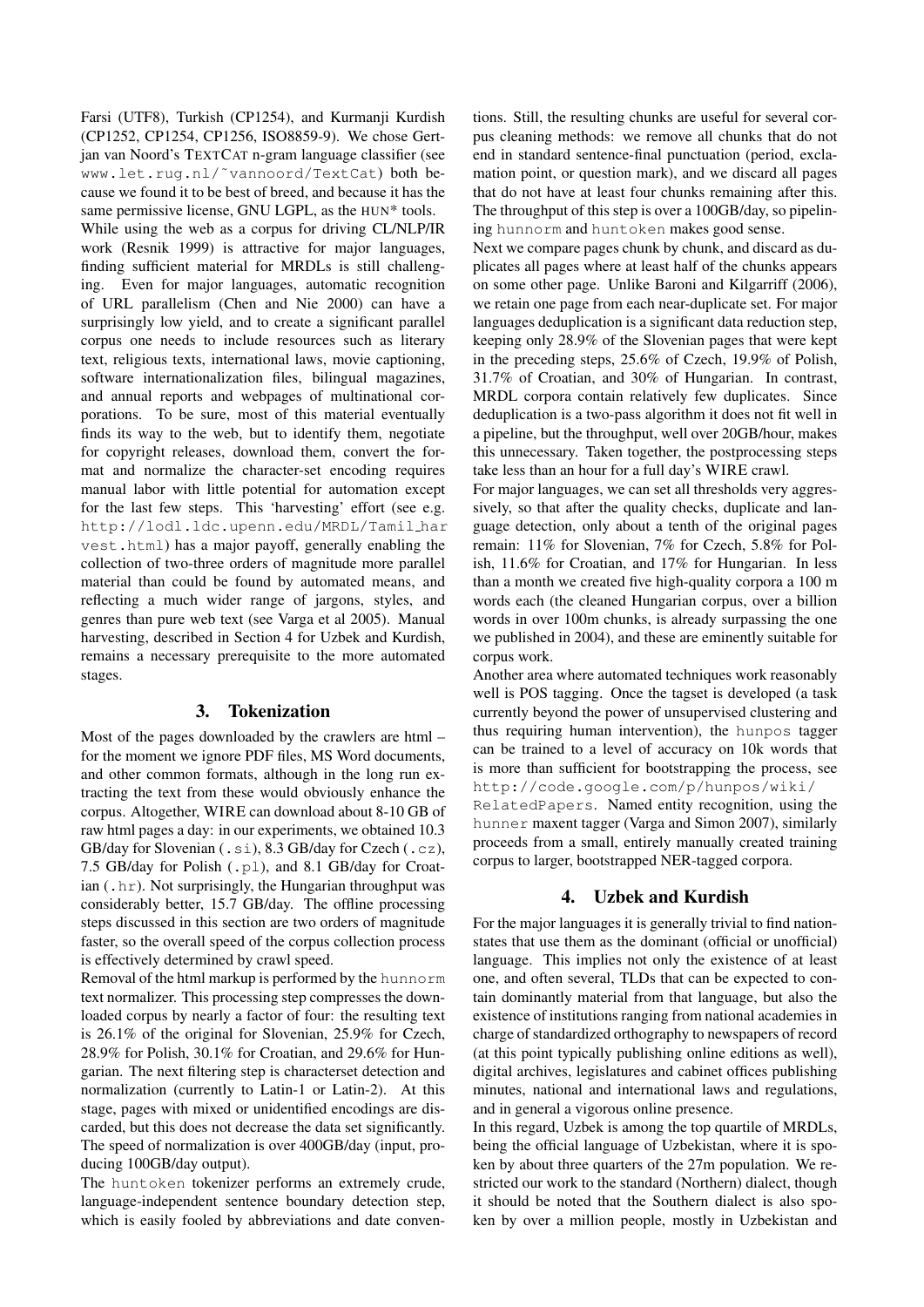the neighboring Afghanistan. The standard orthography is Latin-based, but there is a significant amount of material either in Cyrillic-based Uzbek, which has characters outside the core Russian Cyrillic alphabet, and in 'flat' Cyrillic, which uses only the Russian characters. While we had no trouble finding three times the required minimum of monolingual Uzbek text, it is worth noting that the three major sources, the BBC Uzbek publications, the opposition journal Harakat, and Wikipedia, use three different character-encodings: Uzbek Cyrillic, flat Cyrillic, and Latin. We found it useful to develop transliteration into an extended Latin encoding that permits lossless conversion to/from Uzbek Cyrillic, because conversion from Uzbek Cyrillic to the official (Latin) orthography is lossy.

Also, even though a TLD .uz exists, and the Uzbek wikipedia has over 500 users (over 6k articles), a crawl of .uz yielded only 100k words of useful text, less than 1/6 of the material collected from the three major sources which are outside the .uz domain. Parallel material was practically nonexistent on the web, and had to be created based on the BBC and Harakat materials by a dedicated translation effort.<sup>4</sup> Fortunately, detailed descriptive grammars (in particular Bodrogligeti 2003) and a sizeable online dictionary (http://uzbek.firespeaker.org) already exist for the language.

Kurdish, by resource density, is in the bottom quartile of MRDLs. While it is clearly Indo-European (belonging in the Western Iranian group of the Indo-Iranian branch of the IE family), it is too far from any major IE language for resource transfer. Kurdistan, a geographic area comprised of land from Syria, Turkey, Iran and Iraq, is neither a unified political entity nor a TLD. The language situation is particularly difficult in Syria, where use of Kurdish is forbidden to the approx 1.5-2m speakers. In Turkey, the situation is better in that the laws and decrees banning the use of Kurdish have been withdrawn, but resentment of Kurdish by the Turkish-speaking majority persists. The two principal branches of modern literary Kurdish are Kurmanji, the language of the vast majority of Kurds in Turkey, Syria, Armenia, and Azerbaijan, the area designated by Kurdish nationalists as "North Kurdistan", with an estimated fifteen to seventeen million speakers, and Sorani, the language of most Kurds in Iraq (four to six million speakers) and Iran (five to six million speakers), the area designated as "South Kurdistan". Although the two are closely related, Kurmanji and Sorani are mutually intelligible only with difficulty in live contact, and not at all well in written form, because the two differ at the basic structural level as well as in vocabulary and morphology – for example, Kurmanji retains the case system that is no longer present in Sorani.

We concentrated on Sorani, which presents a harder problem from the resource perspective, not only because the number of speakers is smaller, but also because the area is farther from digital literacy. Sorani is generally written in Arabic-Persian script, with a few symbols added and some symbols reinterpreted, much like in Uzbek Cyrillic. The orthography is not entirely standardized, although there are important efforts in this direction, see e.g. http://www.kurdishacademy.org. There are several romanization schemes, including the official American Library Association/Library of Congress transliteration scheme, which is very detailed, but not very well suited for rapid text entry or data display as it relies heavily on diacritics. We settled on the kurdtUr scheme (see http://www.cogsci.ed.ac.uk/ ˜siamakr/Kurdish/kurdtur.html), since it was designed from the ground up to work well in the context of partial internationalization. Since the predominant data entry, transmission, and display devices support only ASCII reliably, kurdtUr exploits the fact that there is now upper/lower case distinction in Arabic, and reuses some capital letters to encode some of the phonemes missing from the Latin alphabet. Conversion from kurdtUr to Arabic is unique but not lossless, since the Arabic script can omit the vowels (though Sorani written in Arabic script typically reuses the long vowel signs of the Arabic script to denote the (short) Sorani vowels). In the reverse direction, our software attempts to furnish the missing vowels. Unfortunately, there was no machine readable dictionary, and we had to key in printed wordlists to start the process, but pages harvested from pukmedia.com contributed well over 2m words. For the grammar, we relied heavily on Thackston's (2006) Sorani Reference Grammar, available at www.fas.harvard.edu/˜iranian/Sorani. This grammar, just as Bodrogligeti (2003), is in many ways too detailed to be directly useful to the practicing computational linguist, who generally lacks the scholarly background required for the full appreciation of such works, and we found pedagogical grammars and exercises aimed at the language learner a great source of simpler examples.

#### 5. Conclusions

Our experience with the machine-assisted process of assembling LR packages (data and tools deemed necessary for building MT systems) for MRDLs shows both that the HUN\* toolkit can be rapidly adopted to new languages and that significant reliance on human effort is, for now, inevitable. In this regard, many of our assessments fly in the face of more enthusiastic research reports eager to declare victory.

First, automated collection of parallel corpora for MRD languages is not on the 5-10 year horizon, even though the method had been proposed nearly a decade ago (Resnik 1999), and has given rise to a whole cottage industry of web-based language resource building. Clearly, material must be collected from outside the TLD, even where there is a single TLD that offers good chance of success, and equally clearly, the material that can be detected based on URL parallelism remains a tiny fraction of the entire machine readable parallel text base.

Second, while model-based language identification techniques are reasonably mature, the current generation of clustering methods is too weak to actually supply these models with training material of sufficient breadth and quality. Language ID, including identification of the script

<sup>&</sup>lt;sup>4</sup>It is perhaps worth noting that many of the translators were fearful of prosecution and refused working not only with the Harakat material that makes human rights a central concern, but also with the BBC reports that in Western society would be considered politically neutral.